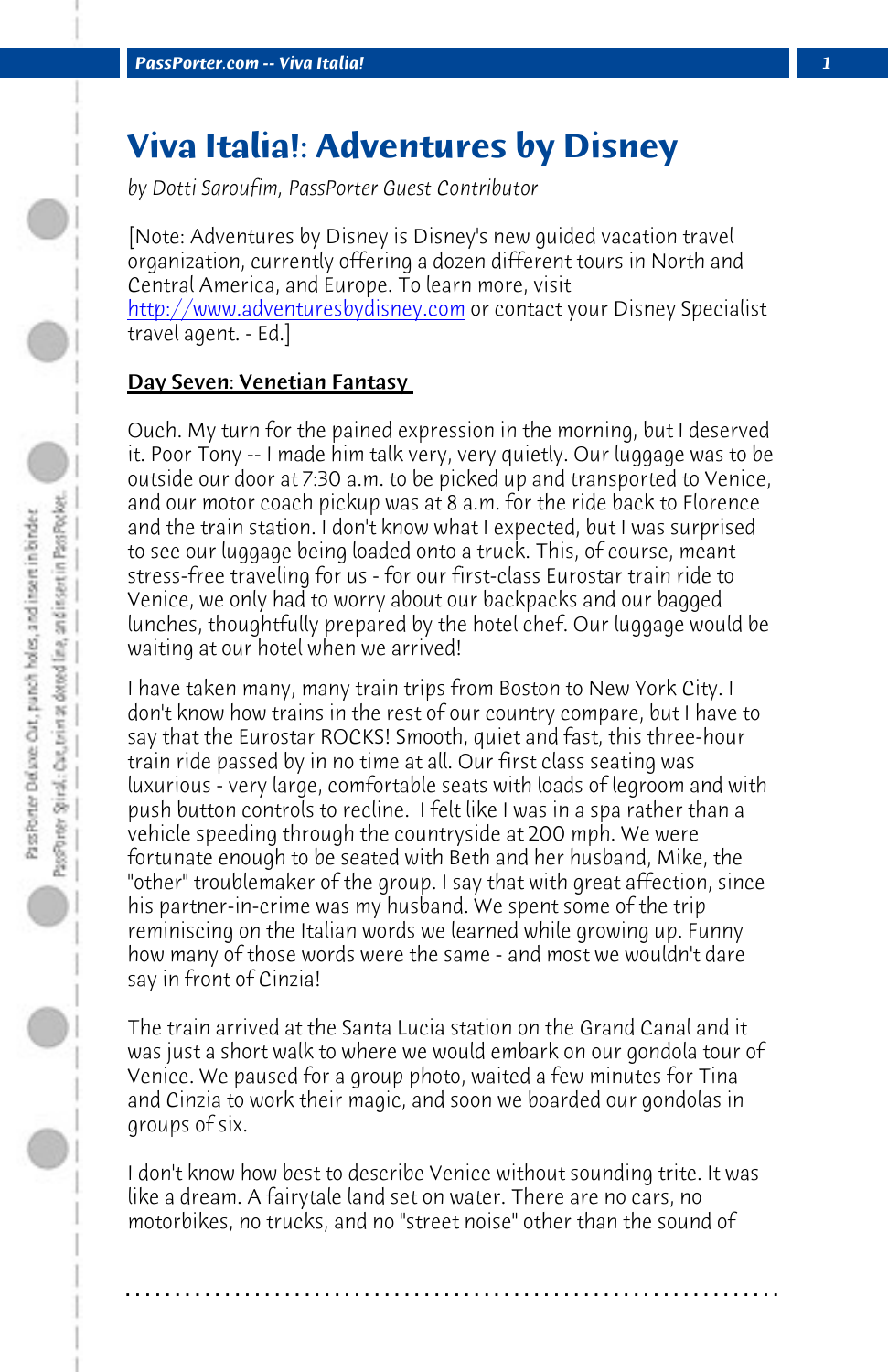people walking and talking. The only motors you hear are those of the waterbuses ferrying people between stops, or the barges delivering goods. To see this incredible city, hundreds of canals and tiny islands amid the tidal waters of the Adriatic Sea, was more moving to me than any cathedral or work of art -- this whole city is a work of the art of man. I could live in Venice. If someone gave me a ticket to anywhere on this planet at this moment, it would be to the Marco Polo airport.

Our gondola tour ended at Piazza Sant'Angelo, where our walking tour began. There we met Laura (pronounced L-ow-ra), who expertly guided us through the streets, over bridges, and up and down stairs to ultimately turn a corner into Piazza San Marco for our first view of the breathtaking beauty of Basilica di San Marco and Palazzo Ducale. And at least one million pigeons, maybe more. There were so many pigeons; they virtually carpeted the entire piazza. If you walked too fast, you'd step on them as they rarely moved too quickly. (Don't ask me how I know.)

Those of us who opted to were led into the Basilica for a tour with Laura, while others were free to head to the hotel, only a three minute walk away. Once adequately bedazzled by the amazing mosaics (and this structure deserves a long visit, as there is just too much to be taken in!), we made our way to the Bauer Venezia to pick up our keys and to sadly unpack for the final time in Italy.

The entryway to the Bauer is situated in a little square with a beautiful small church (relatively speaking) off to its side called Chiesa de San Mois Legrave;, and many designer shops across from its door. One can shop and then pray for a way to pay, or as our friends Mike and Dennis did, just pray that their wives found the shops only after they closed. The hotel itself is situated right on the Grand Canal and has its own water taxi stop. The views from the restaurant at breakfast were nothing less than stunning. Our room was in a second, older building next door, and was comprised of two separate areas, one with our bed and huge marble bath, and the other a sitting area with sofa, desk, table and two chairs. It also had a tiny kitchen area with sink, mini-fridge and microwave - quite nice and so much larger than we expected! One of the families on our tour had the room down the hall, which actually had an ornate winding metal staircase leading up to a loft.

I was on a mission to find the Venice Disney Store, and I'm happy to report that I now own a Venezia Mickey T-shirt. Searching for the store was a fun way to see other parts of the city, including the Rialto Bridge and the surrounding areas.

**. . . . . . . . . . . . . . . . . . . . . . . . . . . . . . . . . . . . . . . . . . . . . . . . . . . . . . . . . . . . . . . . . .**

Since we didn't know where the name "Rocco" would find us a good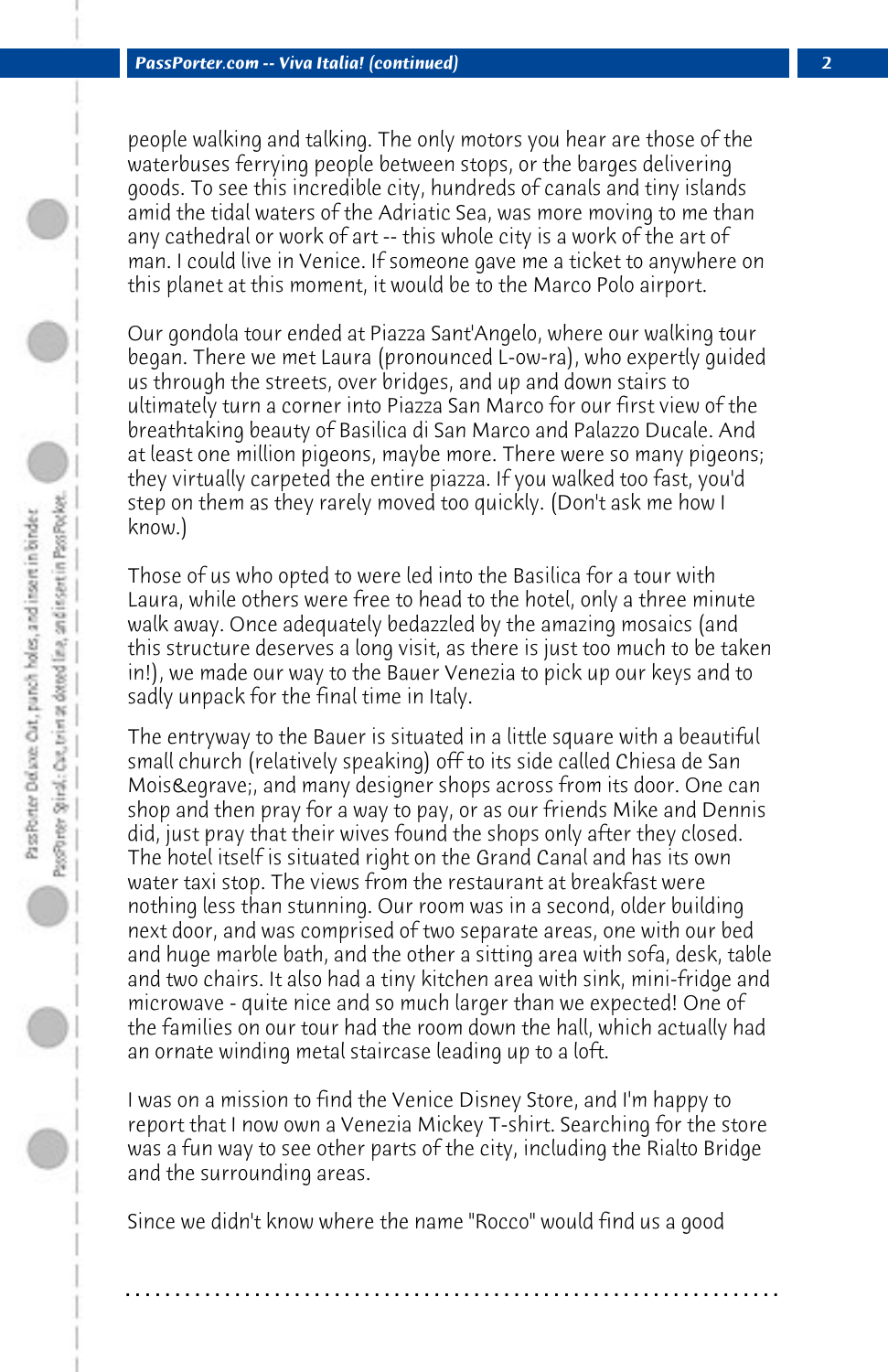meal, we wandered the streets, peering into windows to see if we could find Italians enjoying their food. We lucked upon a wonderful restaurant where we filled up on salad, pizza, pasta, and wine for a total of 15 Euro each - the bargain of the trip! We strolled along afterwards, finally making our way into Piazza San Marco (with not one pigeon to be seen in the evening!) to listen to the music at the outdoor cafes, and then back out again in search of gelato and coffee. We sipped our coffees and ate our dessert while listening to a street performer singing an aria -- an experience unlike any other.

# Day Eight: Carnevale!

We awoke to a gorgeous warm and sunny day, and the breakfast buffet, and wonderful coffee, were enjoyed and appreciated. We weren't scheduled to depart that morning for our next adventure until 9 a.m. - a late morning! Good thing I was still half on Boston time or I never would have survived these wake-up calls. We met in the hotel lobby for our trip to Tragicomica, the mask store and workshop, where we would be making our own Carnevale masks.

I have to say that this morning was one of the highlights of the entire trip. Visiting the store alone would have been fascinating, but to be brought into the workshop and supervised by a master mask maker and her assistants in the creation of our own masks was great fun! We were asked to choose from a number of pre-made mask styles - the initial Plaster of Paris process had already been performed for us. Masks chosen, we were asked to think of an original design for our masks and sketch it out, if possible, on the paper supplied. From there, we were to choose colors, both for the base and for decoration, and also the glitter, jewels, or other embellishments that we might want added.

Our teacher and her assistants were always close by to give advice, supply the paints, blow-dry our creations, and give a hand in any way needed. What we all came up with was indeed both creative and clever, and this was quite the "souvenir" to take back home! Since our next stop was a water taxi for our trip to the island of Murano, the masks were packaged up and sent back to our hotel, and were in our rooms when we returned later that evening.

Our busy day continued with a tour of the Marco Polo Glass Factory on the beautiful island of Murano. We watched glass being blown and then were able to see the many elaborate creations made in the factory. We then had lunch at an outdoor trattoria, the Busa alla Torre, where we met the owner - a large, jovial man who visits the states often and gives much of his time and energy to raise scholarship money for orphans of fireman who perished in the 9/11 tragedy. He was deservedly given a

**. . . . . . . . . . . . . . . . . . . . . . . . . . . . . . . . . . . . . . . . . . . . . . . . . . . . . . . . . . . . . . . . . .**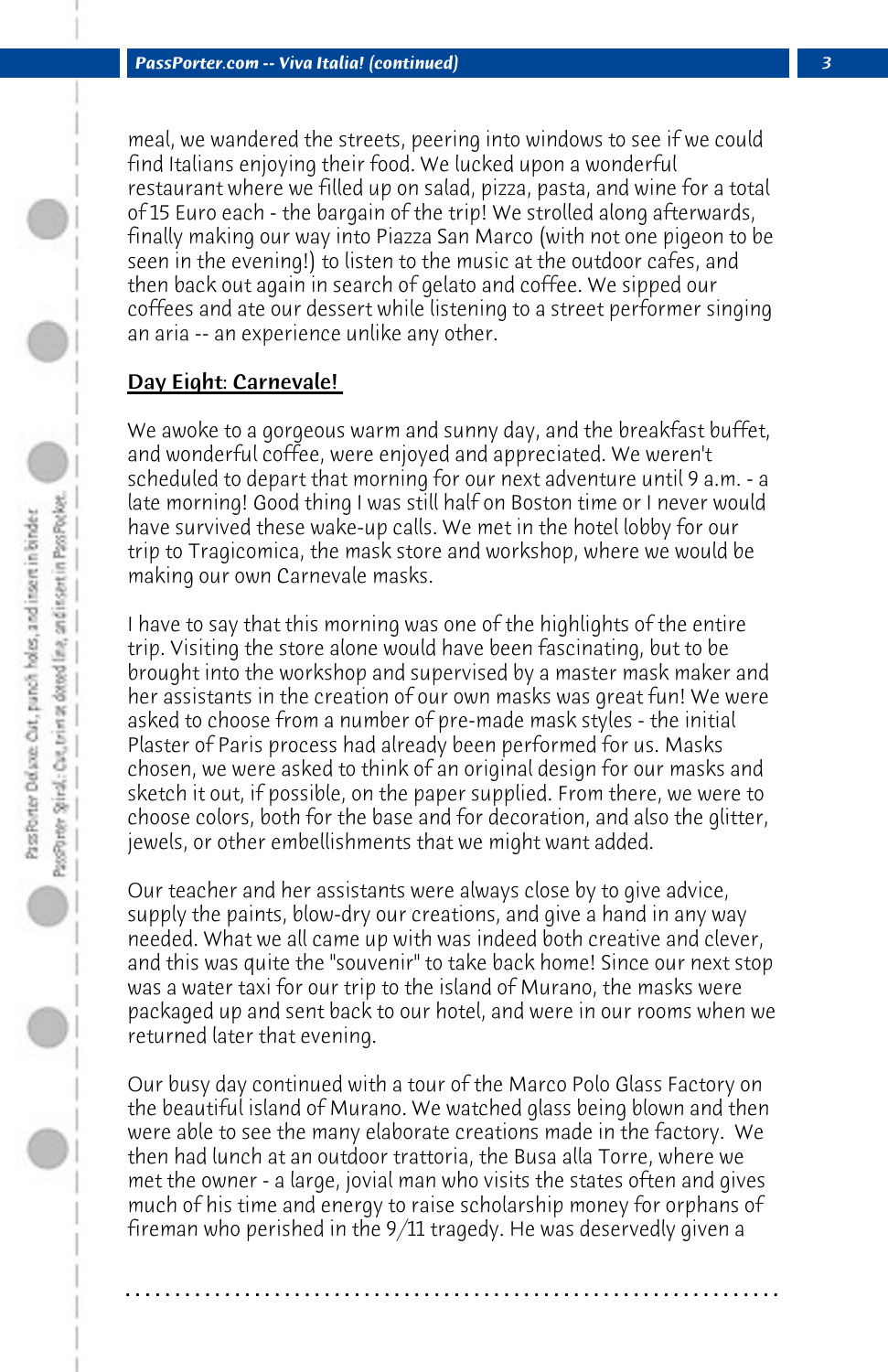rousing round of applause, both for his generosity and for his very good food!

We headed back to our hotel with a few free hours before our farewell dinner, and we decided to take one last walk around the city. We weren't looking for anything special but managed to buy some Limoncello to take home, and some delicious biscotti and chocolate to eat on our voyage back.

At 6:15 p.m., we met in the hotel lobby for the walk to dinner, this one held on a 16-galleon pirate ship! We were met by pirates as we boarded the ship, while music from the Pirates of the Caribbean movie soundtrack played in the background. Well, what did I expect? Drinks were passed around (champagne, wine, Bellini), hors d'oeuvres were served, and everyone got into the party mood - for this bunch, it didn't take long at all. Dinner was as delicious as expected, more wine was consumed, and even more surprises were unveiled. It was a bittersweet evening - everyone saying their goodbyes as we sailed up and down the Grand Canal, the sun setting in the distance. All said they could not imagine a more perfect ending to a perfect trip. Day Nine: Arrivederci

Based on our flight times, each of us had a different meeting time to take the water taxi to the airport. (A few wiser travelers added on a day or two in Venice or Rome!) In true Disney fashion, one of our guides (Tina) was putting us and our luggage into the taxi at the hotel, while the other (Cinzia) was waiting for us at the airport to send us in the right direction. From start to finish, there was not one stressful moment for us on this trip -- they truly thought of every little thing.

We had our final breakfast on the patio overlooking Santa Maria della Salute, and sadly bid farewell to our new friends enjoying breakfast on the patio. Four of us had the same flight time, so we boarded our water taxi together. As we pulled away from the dock and began our trip to the airport, we looked back at the patio - and one by one, we saw them all stand up - Beth and Mike, Marilyn and Dennis, Robbin and Marc, Kathy and Amy and Len, and more - and there they stayed, standing and waving, until we were only small specks in the distance.

Until we meet again….

Final Thoughts:

Our Adventure Guides: I cannot say enough about Tina and Cinzia, and how they looked after us for nine wonderful days. They were not only highly efficient and capable, but were truly caring, patient and compassionate people. And they were fun! That the 36 of us became

**. . . . . . . . . . . . . . . . . . . . . . . . . . . . . . . . . . . . . . . . . . . . . . . . . . . . . . . . . . . . . . . . . .**